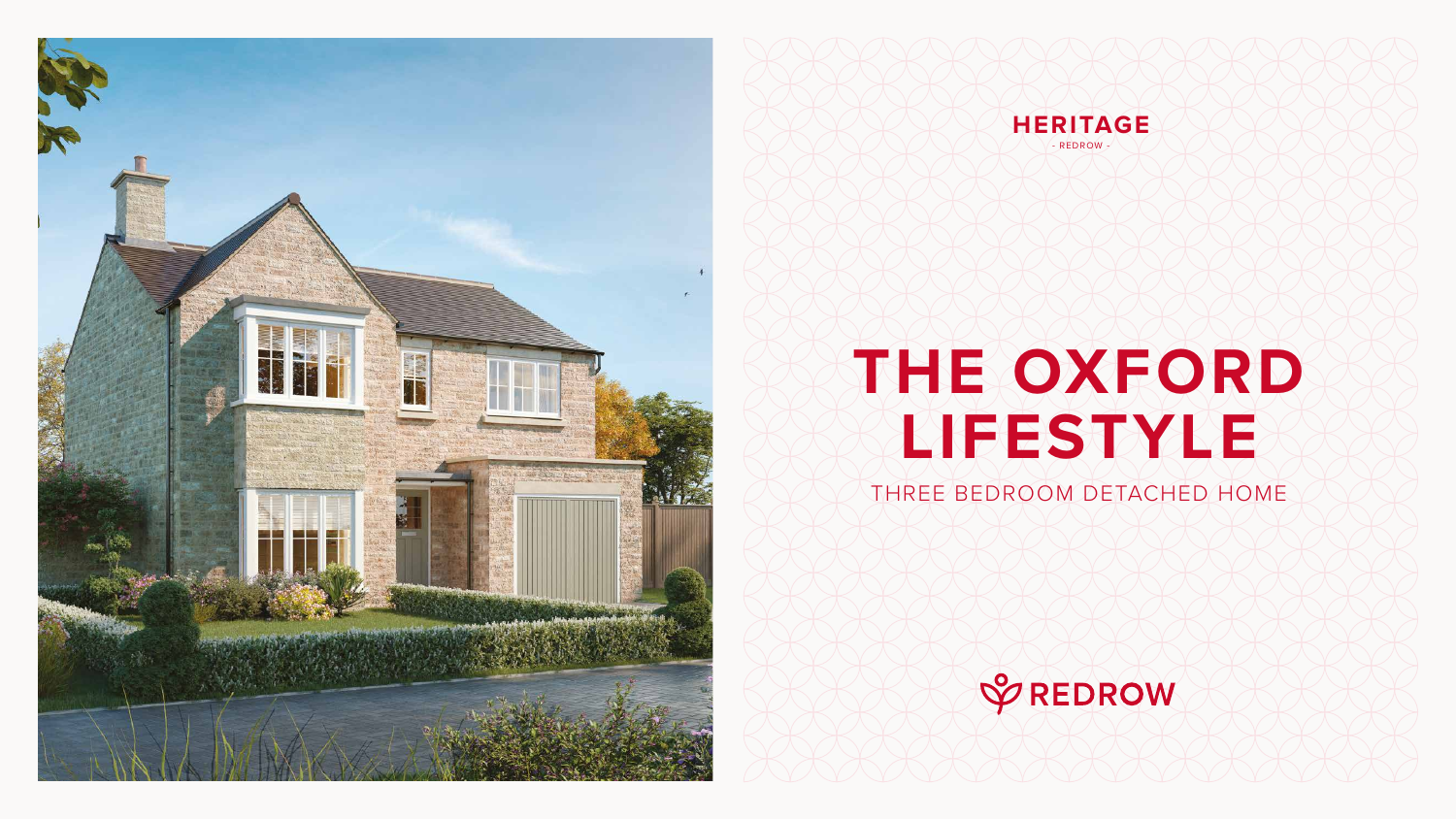## THE OXFORD LIFESTYLE **GROUND FLOOR**







**BOO** Hob **OV** Oven **FF** Fridge/freezer **TD** Tumble dryer space

Dimensions start **ST** Storage cupboard **WM** Washing machine space **DW** Dish washer space

┒⋕



#### **KEY**